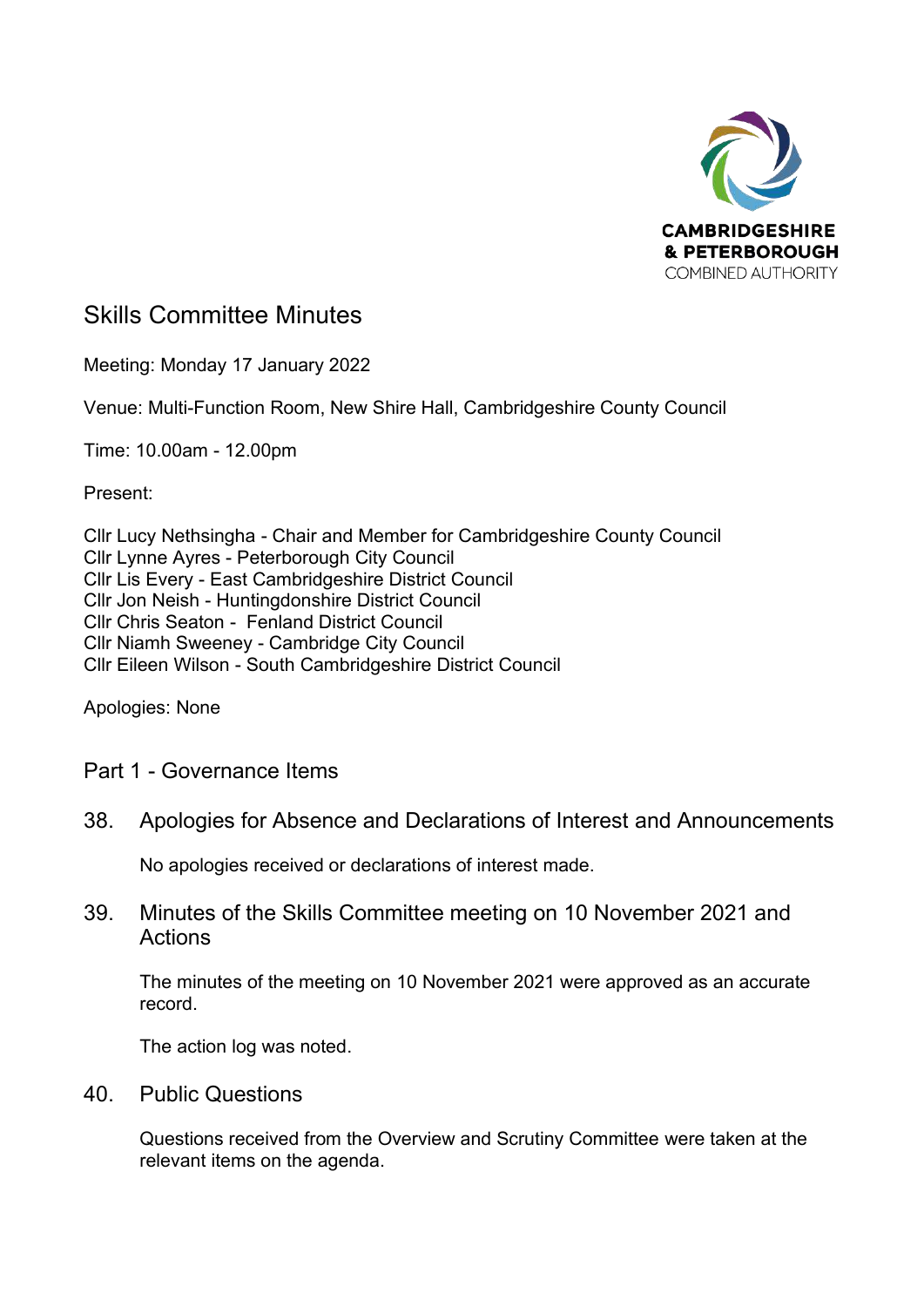41. Skills Committee Agenda Plan

It was resolved to note the agenda plan.

42. Combined Authority Forward Plan

It was resolved to note the Forward Plan.

## Part 2 – Recommendations to the Combined Authority Board

43. Peterborough University – Phase Three Business Case

The Committee received a report detailing the Business Case for the University of Peterborough Phase Three project and sought approval from the Committee to recommend the actions arising to the Combined Authority Board.

In particular, the presenting officer highlighted:

- The recommendations to Combined Authority Board, set out in the report, were to deliver the legal and contractual framework of phase three of the University.
- The University had two main aims, two increase the skills of local people, to increase the highly skilled employment opportunity and was a Mayoral Priority in the Combined Authorities Business Plan. The University was a key intervention in the Local Industrial Strategy and the Skills Strategy, to address the current disconnect between work and qualification.
- Main aim for the University expansion was to consolidate and build on the phases of the University that had already been approved. Phases One and Two were currently underway, and Phase One was on track to be completed in July 2022 and would open the first teaching building to its first students in September 2022. It would provide space for around 2000 students, rising to 3000 by 2025.
- The curriculum of the University was focused on Health, Social Care, Education, Management, Finance and Law.
- Phase two of the University was the Peterborough Research and Innovation Incubator, which was currently under construction. Completion was forecast for December 2022.
- Requesting to go ahead with Phase three of the University. The key feature of the phase was to increase the student numbers to around 4,700 from 2024. Phase three comprised of a Living Lab, a new Science Centre for Peterborough with public space for exhibitions to inspire young people into STEM sectors.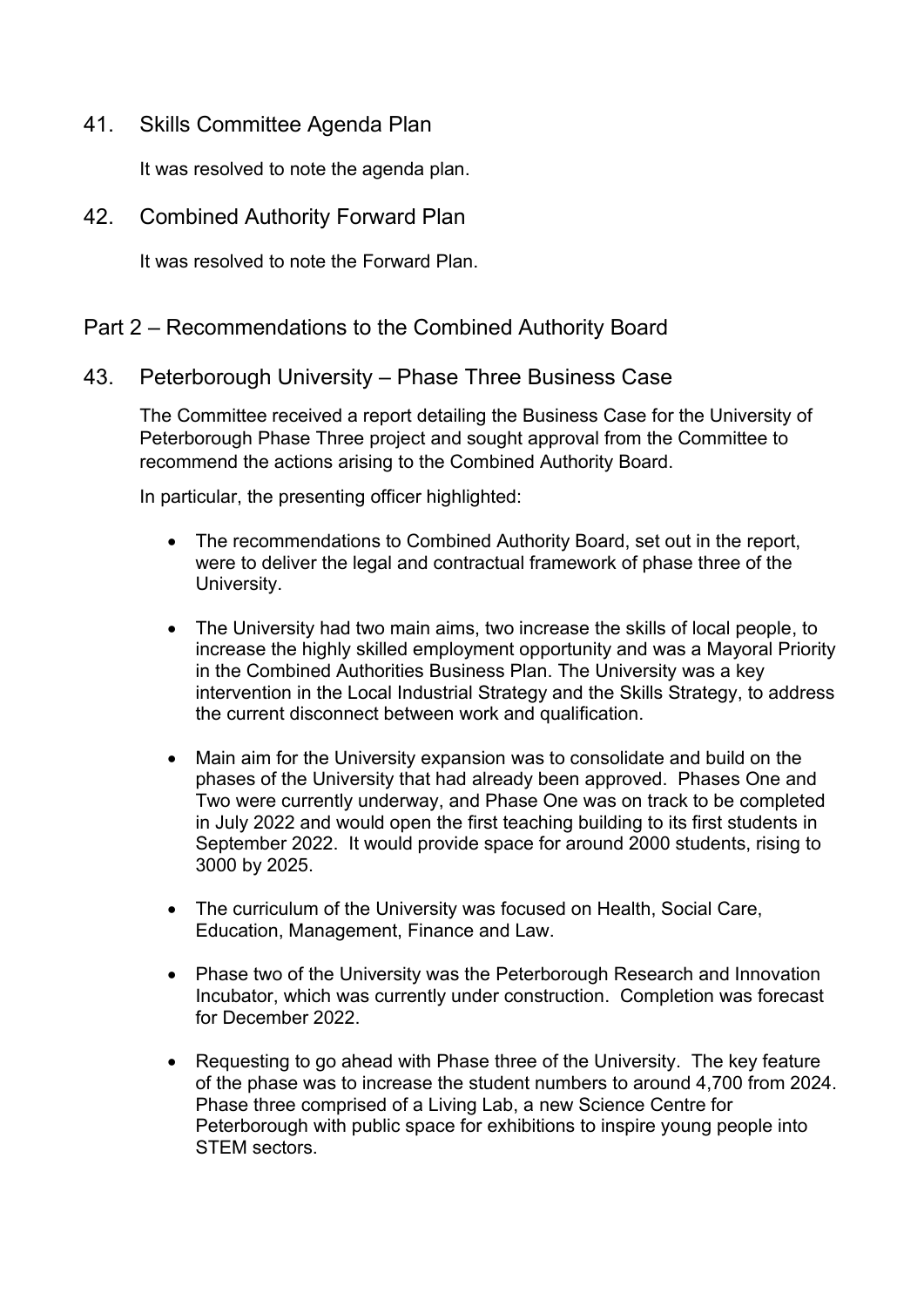• Adjustments were required to the ProPCo1 Legal arrangements. The funding for phase three was detailed in section three of the report. Phase three was due to be delivered in 2024 and the additional funding required changes to the shareholder agreement which in turn had an impact on the CPCA position as a majority shareholder. A mutually agreed position had tentatively been agreed and work by lawyers to finalise the position was due to start imminently and the target was to finalise the position by February to meet the timeline of the Levelling Up Funding.

Discussing the report Members:

- Queried the benefit cost ratio and why the original building fell from 10 to 6.7. Officers stated that the benefits cost ratio was significantly high and positive even though it had dropped from phase one. Officers explained that the reason for the drop was because there were now two buildings and the quantative measures were due to the fact that there were two investments and two sets of costs associated with the University rather than one set as in phase one. Officers highlighted that the benefits cost ratio was the quantative measure, there was a qualitative aspect that had not been measured but had been indicated and noted. Officers explained that they would follow up on the details of the benefits cost ratio and feed back to Members. ACTION
- Sought clarity on whether counsels opinion been obtained for the planning of phase three, which was referred to in the business case. Officers stated that the planning aspect of the approval had just gone into consultation and were expecting the full application to be put to the council by the middle of the year. The Director of Business and Skills stated that the counsels legal opinion was sought in relation to the original plan which was to apply for outline planning for the full campus before the authority might be granted detailed planning for phase three and counsel advised that that would not be necessary and the authority were now applying for detailed planning for phase three in parallel with getting outline planning for the whole campus.
- Questioned whether the work schedule was on track to meet the deadline for the Levelling Up Funding. Officers stated that if the Committee and Board consented to the delegated authorities set out in the report then it would be possible to instruct a consultant to start work on the building designs by the end of February and complete the structure of the building by March 2024 and there was a robust programme in place that would allow the authority to meet the deadline.
- Highlighted that the deadline for applications for the University were at the end of the month and queried how applications were going for phase one. Officers explained that Anglia Ruskin University had two open days and they had been overwhelmingly received and supported and the early signs where they were estimating 12,000 applications. Officers stated that the more detailed analysis would be obtained from UCAS following the application deadline of 26 January.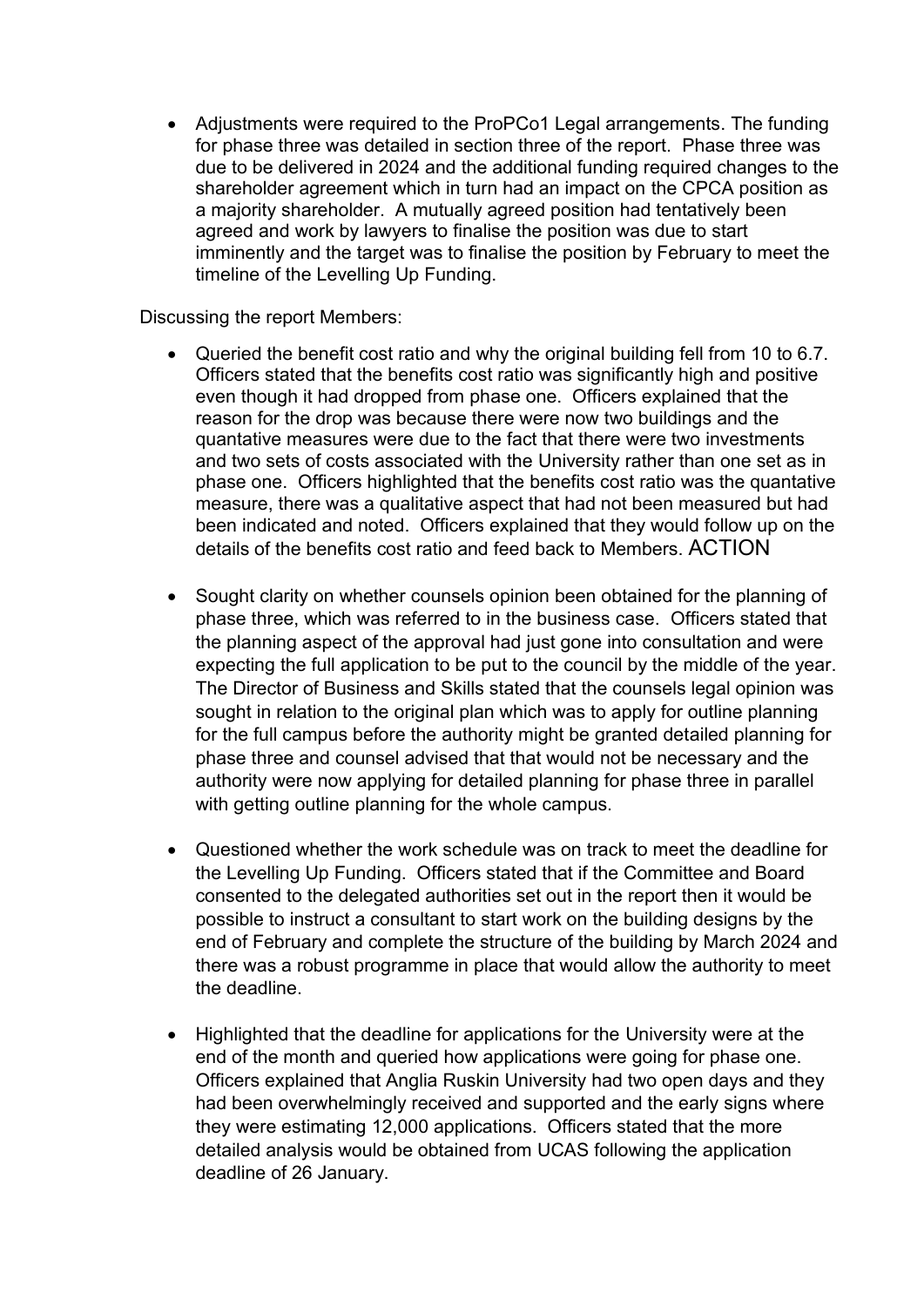- Queried the curriculum for phase one of the University as originally it was around engineering and STEM science subjects but that this was not the case anymore and sought clarity on how phase one and phase two would work together if the objective was to retain the students in Peterborough to increase their skills. Officers explained that the current curriculum in phase one of the University had some aspects of STEM, including Engineering and Agritech and Environment as well as Creative Arts and Sciences, Health, Education and Social Care. Officers explained that phase three would build on what was already available with further STEM courses and enhancing the phase one curriculum. Officers stated the building and curriculum was based on a netzero strategy, which was the ethos of the University.
- Questioned if the Combined Authority was confident that the costs of the scheme could be met with ever increasing costs. The Director of Business and Skills stated that there had been supply chain impacts due to covid and leaving the European Union. He explained that on phase one they had gone through their contingency budget quite quickly and officers had done some value engineering on the building and hoped to get the contingency back up to £500k in the next management meeting. He clarified the building in phase two had been shrunk as they were laying order right at the peak of the covid pandemic and the exit of the European Union and the supply chains were struggling, but that this had not affected any of the outcomes. He stated that on phase three the design consultants have shrunk the size of the building by 8% to meet the likely costs of the supply chain increases but again this would not affect the outcomes.
- Welcomed that the outreach work that was ongoing to encourage students from surrounding areas and that the University would not just be Peterborough focused. The Director of Business and Skills explained that it was very much a regional university especially in relation to the courses and the business this would support.
- Queried how students would be transported to the University from across the region in particular rural areas and whether there was ongoing work in relation to providing students with accessible transport options. Officers stated that they were looking to provide a pathway for Fenland and surrounding areas and there needed to be a creation of a pipeline to attract students from Fenland and rural areas and provide them with accessible transport and this was something that colleagues in the transport team at the Combined Authority had been looking at in collaboration with Peterborough City Council who were refreshing their Transport Strategy. The Director of Business and Skills stated that a bid was being created to the Mayors Gainshare working with transport colleagues around bus passes and subsidised bus travel for Higher and Further Education. There was also a strong relationship being built with the College of West Anglia (CWA) and there was potential within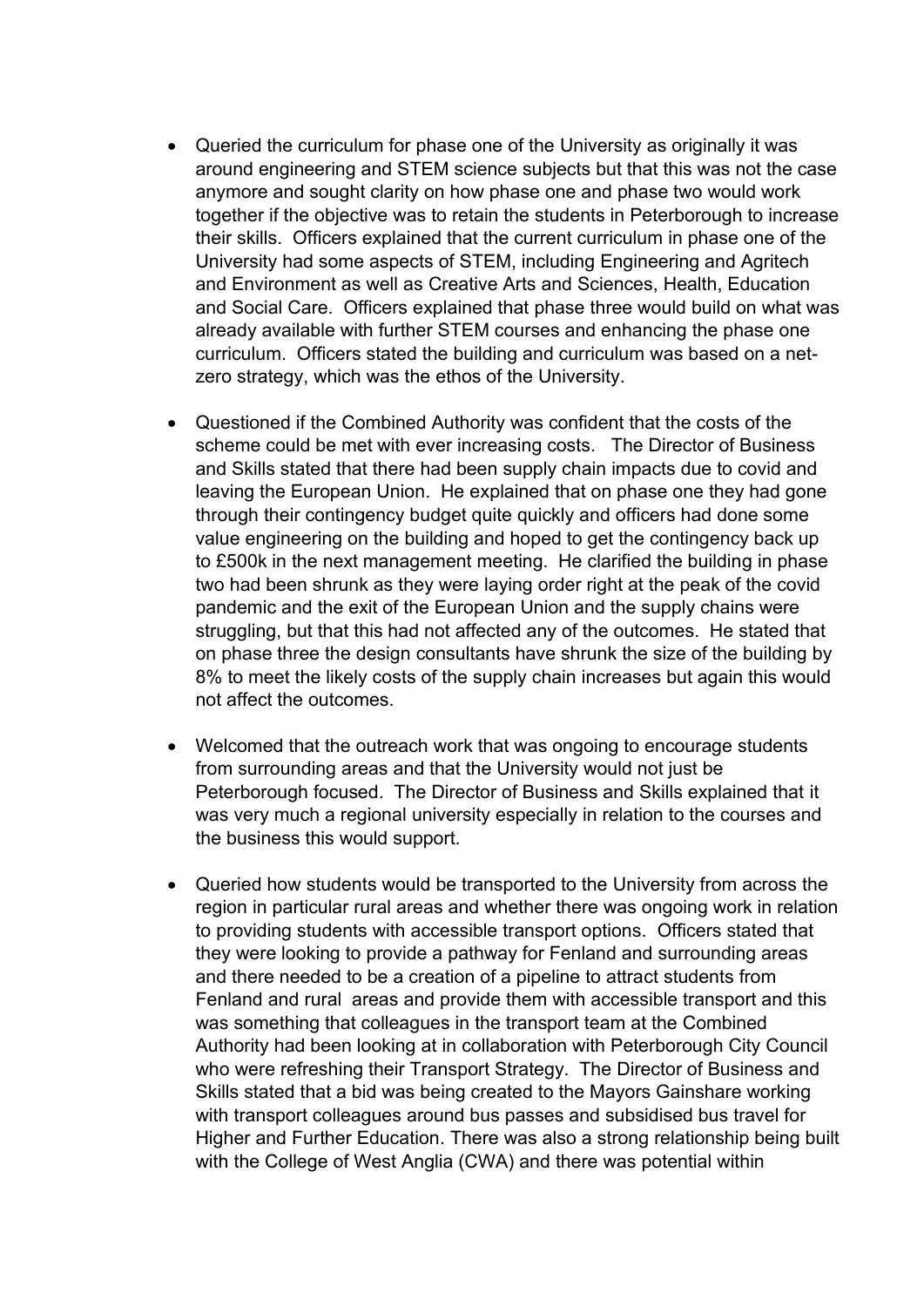Fenlands Levelling Up Fund to work with CWA to give students a foundation year in Wisbech and then finishing their degrees off in Peterborough.

• Sought clarity on what progress had been made to recruit academic staff to the University. Officers explained that Anglia Ruskin University had provided a dedicated team to work on the University and this included five Executive posts. Officers explained that there was ongoing recruitment to posts at the University.

The Chair brought the debate to a close by highlighting the rapid progress that was being made on the University and requested that the Committee visit the University in the Autumn. She requested that the Committee be kept up to date with progress on applications and on broader discussions in relation to transport links. ACTION

It was resolved unanimously to recommend that the Combined Authority Board:

- 1. Approve the University of Peterborough Phase three Business Case
- 2. Approve the use of option a) in section 4.2, to use the existing special purpose vehicle Peterborough HE Property Company Ltd (Prop Co 1), for the delivery of Phase three of the University Programme, as the owner and developer of the second teaching building.
- 3. Consent, as shareholder, to modification of the Shareholders Agreement relating to Peterborough HE Property Company Ltd (Prop Co 1), on such terms as the Chief Executive of the CPCA in consultation with the Chief Legal Officer (Monitoring Officer), and the Chief Finance Officer (s73 Officer) may agree, to include at a minimum the maintenance by the CPCA of the drag along rights, described at paragraph 4.2 of this report and in order to reflect the share allotments as noted in paragraph 3 below.
- 4. Consent, as shareholder, to Peterborough HE Property Company Ltd (Prop Co 1):
- a) Issuing the following shares:
	- i. To Peterborough City Council, shares to the value of £20m (in consideration of it investing £20m of Levelling Up Fund (LUF) funding)
	- ii. To CPCA, shares to the value of £2m (in consideration of it investing £2m of Local Growth Fund funding)
	- iii. To Anglia Ruskin University, shares to the value of £4m in consideration of it investing £4m)

and note that the share issue should be completed by 31 March 2022.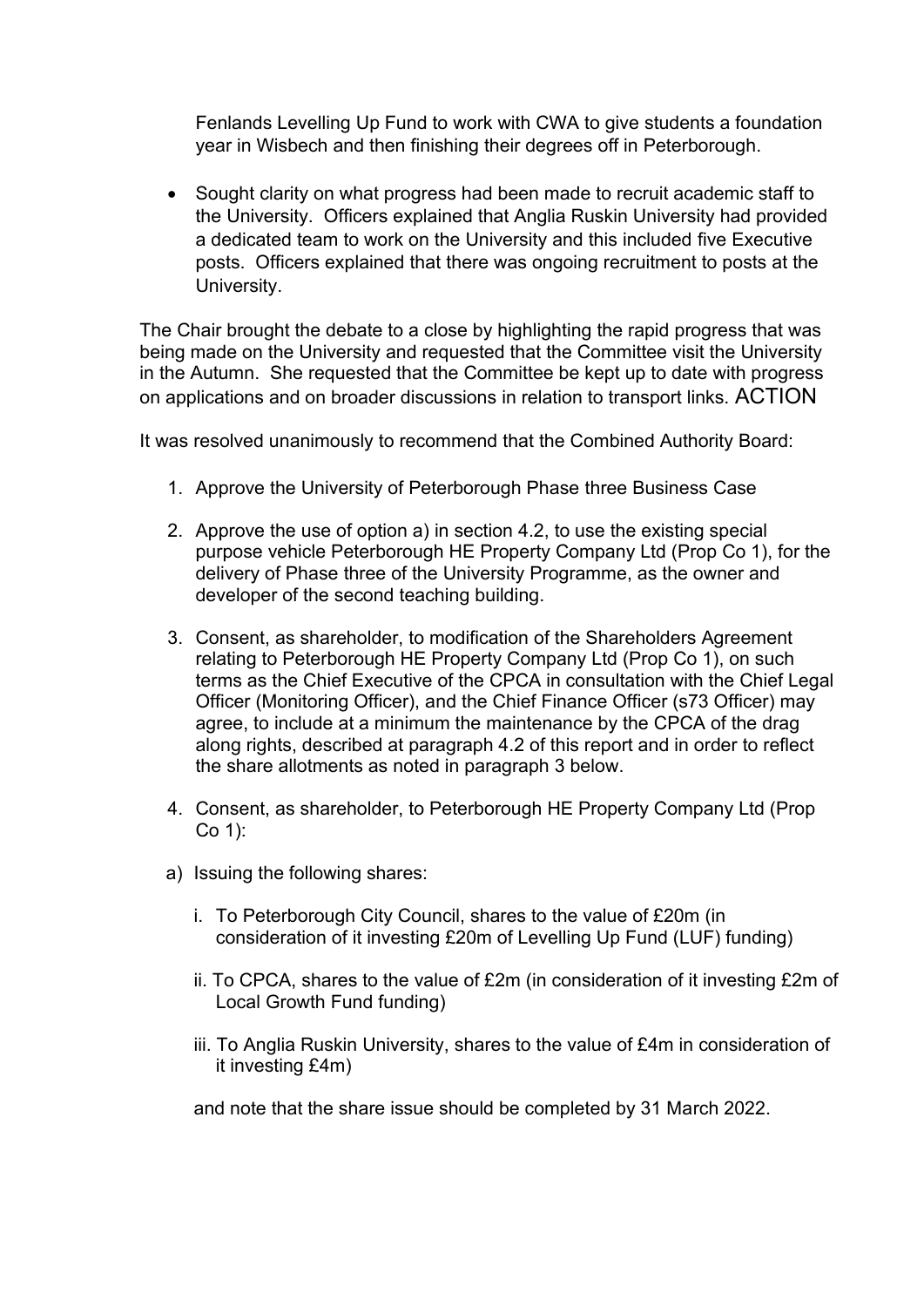- b) Agreeing revisions to the Development Management Agreement to extend the delivery specification in relation to the project management and delivery services and associated support services to relate also to phase three.
- c) Entering into a land transfer with Peterborough City Council to acquire the Phase three land and then enter into an agreement for lease, and lease with ARU Peterborough in respect of the Phase three Building, and such consequential and other ancillary agreements on such terms as the Chief Executive of the CPCA in consultation with the Chief Legal Officer (Monitoring Officer), and the Chief Finance Officer (s73 Officer) may agree.
- d) Adopting a revised Business Plan, including such changes as are necessary to reflect the construction works and agreement for lease, and lease to ARU-Peterborough of the Phase 3 building in addition to the Phase one building.
- 5. Delegate authority to the Chief Executive of the CPCA in consultation with the Chief Legal Officer (Monitoring Officer), and the Chief Finance Officer (s73 Officer) to agree:
- a) such changes to the Collaboration Agreement providing that changes to the delivery obligations (and respective timings) are made as described in 5.2 of this report.
- b) In respect of the Collaboration Agreement, such changes in respect of increased target for student numbers, the curriculum model, and the site and building plan as described in paragraph 5.2 of this report.
- c) The Development Management Agreement, such changes in respect of the provision of programme management services to Propco1, related to the Phase 3 construction project, are made as described in 5.2 of this report.
- d) and to create or modify any such other documents as the Chief Legal Officer (Monitoring Officer) advises are necessary to give effect to the recommendations.

## 44. Health and Care Sector Work Academy

The Committee received a report detailing the performance outcome of the Health and Care Sector Work Academy (HCSWA) and was invited to recommend that the Combined Authority Board approve the new profile spend.

In particular, the presenting officers highlighted:

• The pilot did not reach the target numbers in the original contract period and the Department for Work and Pensions had agreed to an extension of the pilot to March 2023.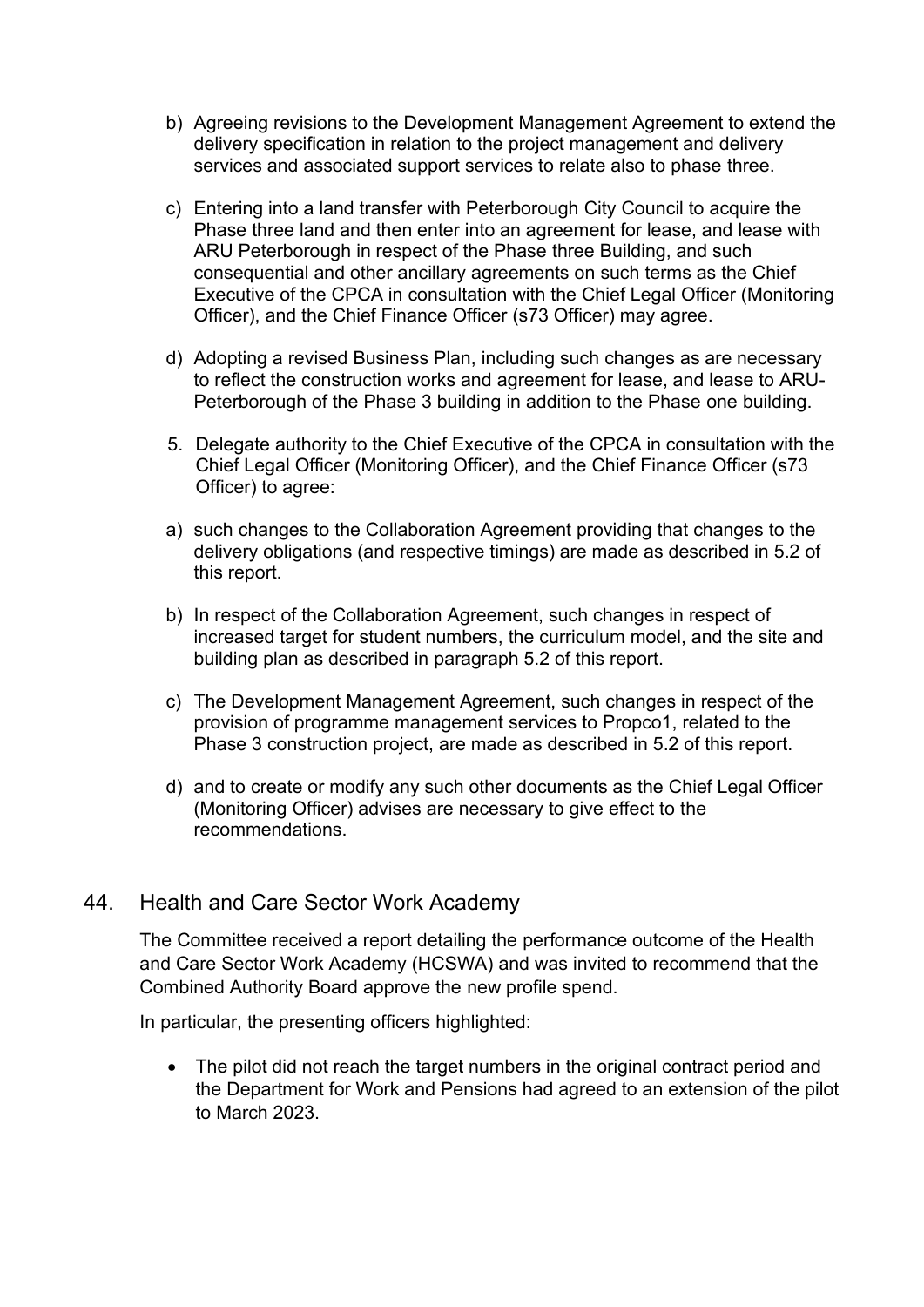- City College Peterborough were the lead partner for the academy and the Executive Principal was now leading on the project and officers were working closely with the college to meet the revised targets.
- City College Peterborough had recently employed into a new position, to lead on the work of the academy and there was already engagement with a number of wider delivery partners to ensure that the targets could be met.

Discussing the report Members:

- Highlighted that key factor of the success of the new Integrated Care Partnership in Cambridgeshire and Peterborough was staffing and this was a key part of the process.
- Noted that there had been some investment in facilities and queried where the facilities were. Officers explained that the facilities were in City College Peterborough's campus in the city. Officers stated that the Mayor had opened the centre and that they had received really good feedback on the facilities from students and local employers.
- Highlighted that there was a theme in the other papers received at the Committee were there was supply but not the demand for courses. Members sought clarity on how demand would be created, as there was a malaise post covid in some areas for returning to work and mindsets needed to be changed. Members also queried who was leading on the Health and Care Sector Work Academy Programme, pulling all the threads together. Officers explained that they were working very closely with the Department for Work and Pensions to look at referrals and using different engagement approaches including looking at sub-contracting with a number of new providers who were already engaged in the health and care sector, who already had strong recruitment. Officers stated that Pat Carrington was the lead on behalf of the City College Peterborough and that Fliss Miller was the lead at the Combined Authority.
- Noted that the academy started in January 2018 and was due to run until January 2021. Members queried whether there had been any problems in the first two years of the academy, which was pre-covid. The Director of Business and Skills stated that the Academy was slow to start in 2019-20, and this was a result of City College Peterborough having significant problems engaging with employers. He stated that City College Peterborough were predominantly an adult and community learning focused provider and in the early days of the Academy, before the establishment of Growth Works with Skills, they had found it difficult to engage with employers. He explained since the establishment of Growth Works with Skills in January 2021, and City College Peterborough establishing through Opportunity Peterborough, relationships with employers had been developed. He also stated that recently the Director of North-West Anglia Health Trust had reached out as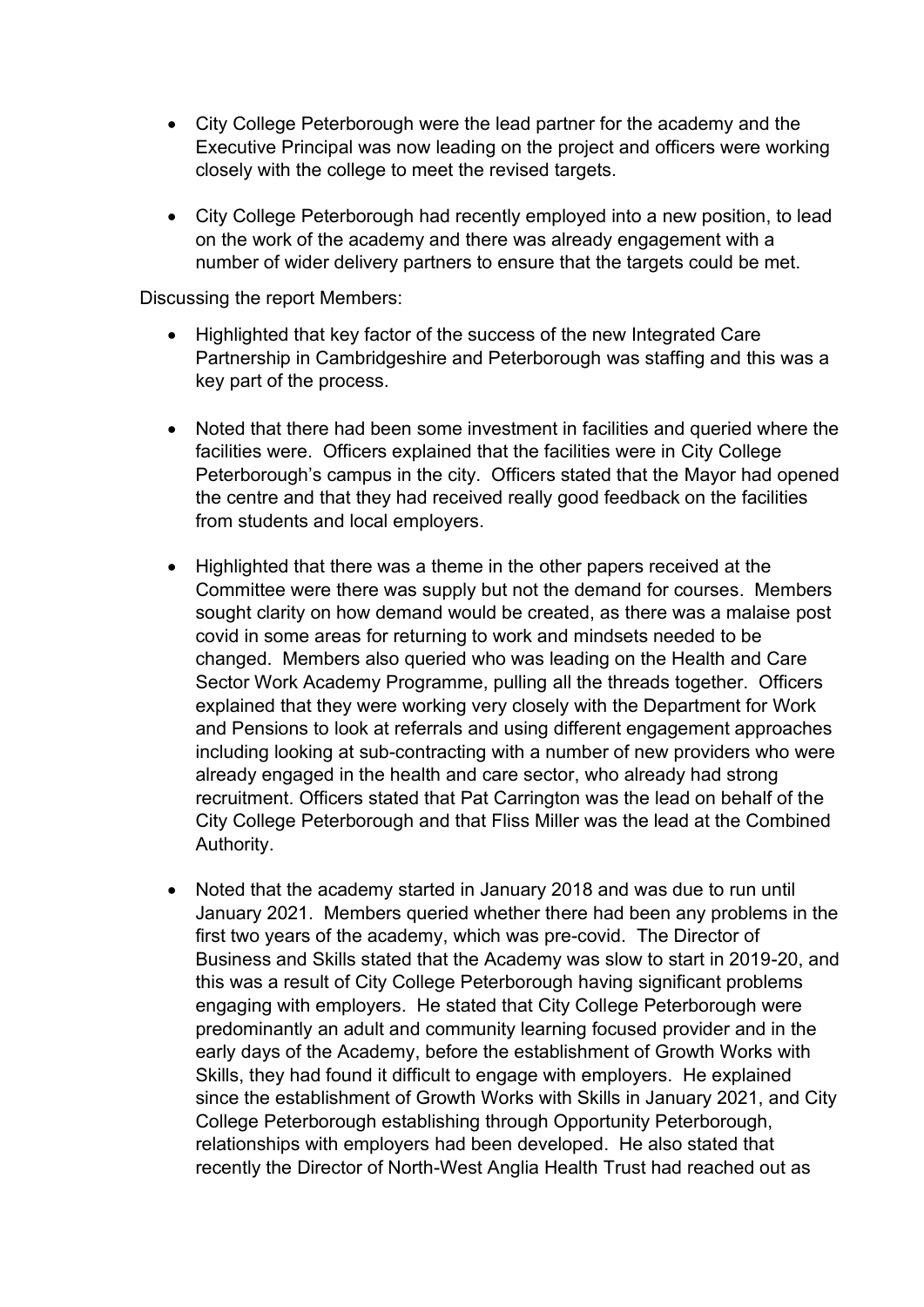there was a significant issue with supply of skills and sought to be involved with the Academy and work with the hospitals in their area.

• Queried whether it was just City College Peterborough involved in the first two years of the Academy or if other colleges were involved and whether any independent providers were used. The Director of Business and Skills explained that it was solely City College Peterborough at the beginning. Officers explained that delivery would be broadened out and the college network would be involved along with independent training providers. City College Peterborough would remain the lead.

In bringing the debate to a close, the Chair welcomed the refresh of the project and highlighted that there was a real need to not waste the extra time given on the project. She requested an update report at the next meeting and asked that Pat Carrington attend to update the Committee and answer any questions. ACTION

She also requested an update in the report to next Committee on feedback on why participants were starting the courses and not carrying on to completion as reflected in the table in the report. ACTION

It was resolved unanimously to recommend that the Combined Authority Board:

- a) Approve the new profiled spend in accordance with the approved extension of the innovative employment pilot on recruitment and progression in the Health and Care Sector.
- b) Note the performance of the Heath and Care Sector Work Academy to date.

#### 45. Employment and Skills Strategy & Action Plan

The Committee was invited to approve the final version of the Employment and Skills Strategy.

The Committee received six questions from the Overview and Scrutiny Committee on this report. The written responses were read out and can be found at appendix 1 of the minutes.

In particular, the presenting officers highlighted:

• The actions identified in the strategy itself were being incorporated into a more comprehensive action plan that was currently in development and would be shared and agreed once the strategy was approved at the Combined Authority Board.

Discussing the report Members: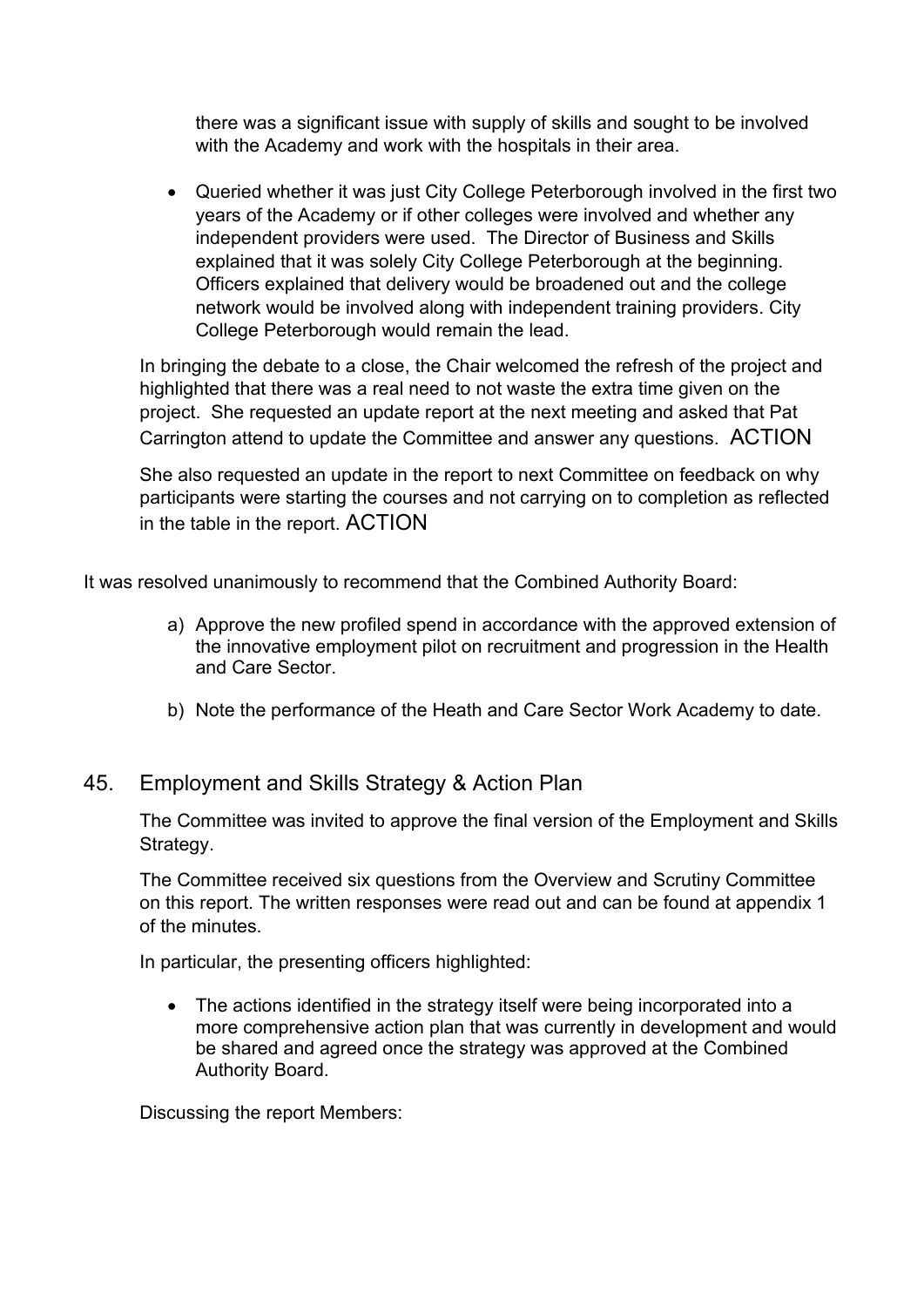- Acknowledged that the level of knowledge in relation to skills at district level was greater than what had been available a few years ago and that there was now a different and better way of working. There was greater collaboration between Districts and the Combined Authority including regular meetings.
- Questioned what the process was for the action plan and what the timeline would be. Officers explained that an implementation structure would be created to take the action plan forward and the Combined Authority would be seeking representation from all constituent local authorities to set up a working group to take forward the implementation process.
- Highlighted that T levels were mentioned in relation to Peterborough and that the only college that was approved to deliver T Levels at present was City College Peterborough and queried whether other colleges were looking to be approved to deliver T levels in the future. The Director of Business and Skills explained that there were no other colleges approved to deliver T Levels at the moment in Peterborough, as a number of colleges were awaiting OFSTED inspections that had been delayed because of the covid pandemic. He explained that it was hoped that over the next two years more colleges in the Combined Authority area would be rated as 'good' in order that they could then roll-out T Levels.

It was resolved unanimously to recommend that the Combined Authority Board:

- a) Approve the Employment and Skills Strategy.
- b) To note that the Employment and Skills Strategy will be incorporated in the wider Economic Growth and Skills Strategy; due to be published in March 2022.

## 46. Growth Works Management Review – January 2022

The Committee considered the Growth Works non-financial performance report.

The Committee received a question from the Overview and Scrutiny Committee on this report and the written response can be found at appendix 1 of the minutes.

In particular, the presenting officers highlighted:

- The report covered up until 31 October 2021 and officers were currently reviewing year one which was up until 31 December 2021. 17 out of 19 outcomes would be met or exceeded
- Growth Works had produced a Net Promoter Score which was a client survey. The first had been carried out in December and the next would take place at the end of March.
- Business challenges sited by companies were in relation to people and talent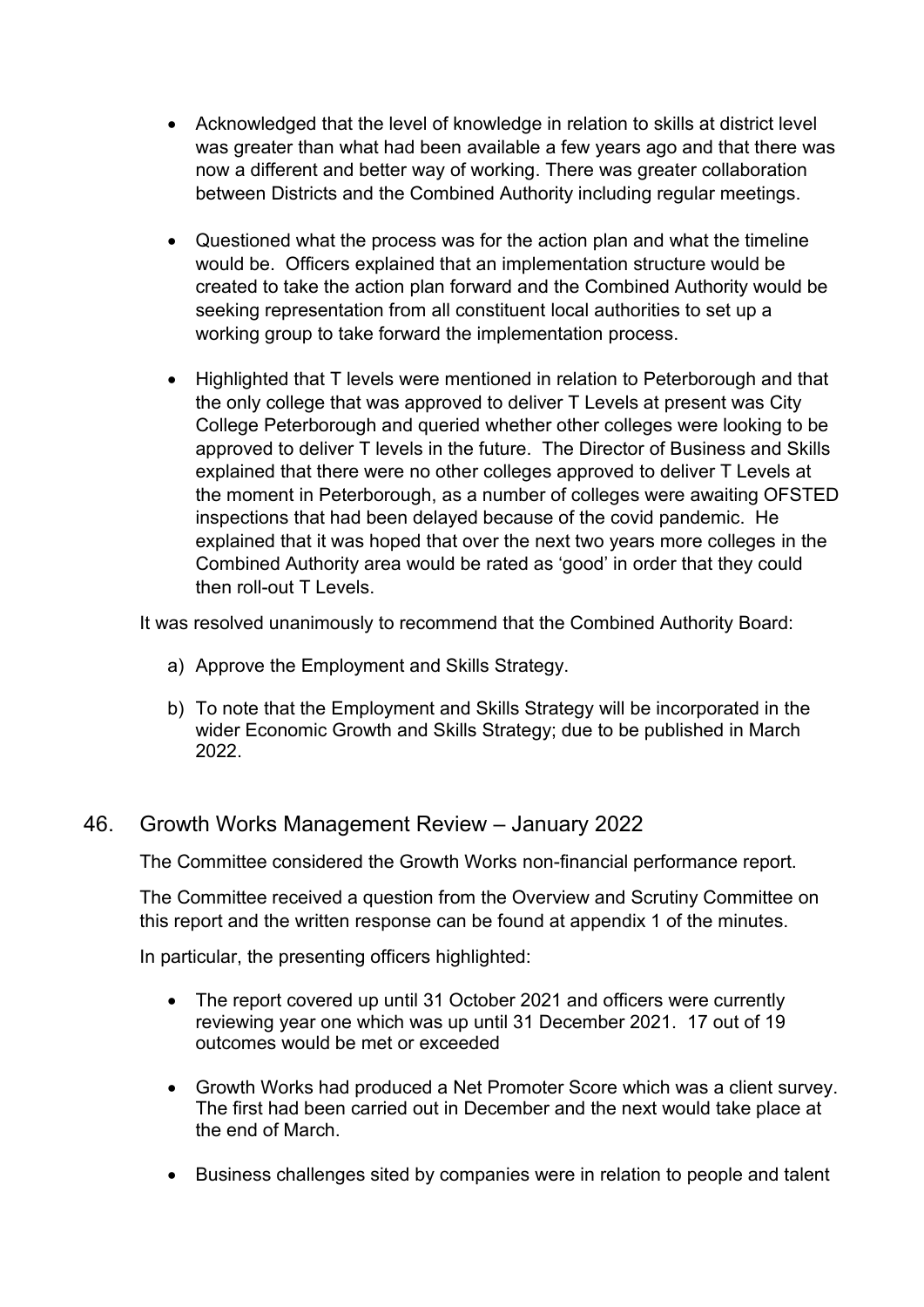- Inward Investments were performing well and specifically highlighted the success of CMR and their relocation to the CPCA area.
- Skills Service performance covered the highest performing year for the CEC contract and the launch of the Careers Hub in September 2021.
- Capital Grants and Equity: Equity was running slightly behind target but were confident in meeting the target in Quarter 1 of year 2.
- Launching a Performance and Intelligence Portal for Growth Works and were looking for some Members to go on to a user forum to get training on using the portal.

Discussing the report Members:

- Queried whether there would be any geographical data on where the companies were that were engaging with Growth Works. Officers explained that geographical information would be contained in the next report to Committee, and it would be available on the Performance and Intelligence Portal at a glance.
- Questioned when the next report was due at Committee. Officers clarified that they would report to Committee on a quarterly basis.

It was resolved by unanimously to:

Note the Growth Works programme performance up to 31October 2021.

#### Part 3 – Programme Delivery

#### 47. Adult Education Budget Annual Return and Evaluation

The Committee received a report detailing the second submission of the Adult Education Budget (AOB) Statutory Annual Return to the Department for Education (DfE) and to note the report's contents.

The Committee received four questions from the Overview and Scrutiny Committee on this report. The written responses were read out and can be found at Appendix 1 of the minutes.

In particular, the presenting officers highlighted:

- there was 9% increase in enrolments overall and a 20% increase in spend.
- Independent evaluation of AEB was undertaken annually by Cambridgeshire Insights and this was included in Appendix B. This included quantative analysis of provider data and qualitative research through an anonymised survey completed by AEB providers, a learner survey and interviews with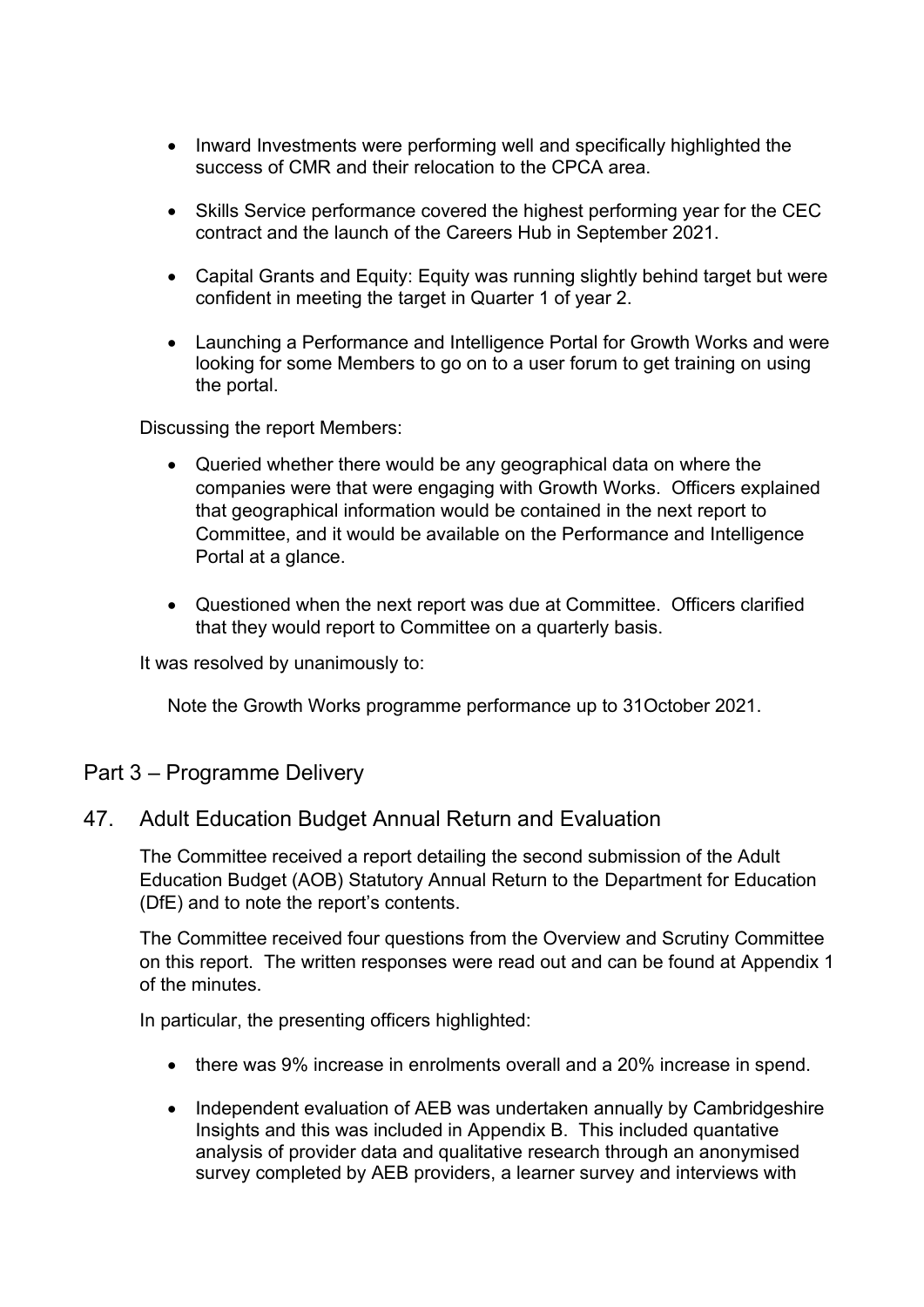stakeholders. The evaluation reported on the local funding flexibilities that were implemented by the Combined Authority, although it stated that it was too soon to report on the impact. The Provider survey showed that overall they valued the funding flexibilities and the relationship with the Combined Authority. The stakeholder survey showed a greater appetite for collaborative working. Most providers were satisfied with the support they received from the Combined Authority. In the learner survey, 79% of learners stated that they were motivated to take up learning for health reasons and saw improvement in their health as an outcome.

- Appendix C to the AEB report, was requested by Business Board to spotlight the impact of upskilling on employees in the sub region and had been tabled at the Business Board on 9 January 2022. This showed there were insufficient level 3 enrolments, although some progress to increase this has been made in the 2020/21 academic year. Enrolments in some of the Combined Authority's growth and foundational sectors had been low.
- Members had previously requested further analysis of district-level 'cold spots' for adult education. Cambridgeshire Insights had completed the first phase of this analysis using 2019/20 AEB participation data. Following a request at the Combined Authority Board in November 2021, this was being shared earlier, to inform commissioning conversations with providers and to proactively take feedback from members and stakeholders. However, the next phase of 'cold spot' analysis would be updated with 2020/21 AEB participation data and to include other adult funding streams, for consideration at Skills Committee in March 2022.

Discussing the report Members:

• Highlighted that there needed to be more help locally to focus provision and did not have the infrastructure locally, to put bids together and how this could be supported through the Combined Authority. Officers stated that the cold spot analysis was the first part of addressing some of the infrastructure issues in terms of provision. Officers explained that there were some good examples of where the Combined Authority had enabled bids, for example the Levelling Up Fund University Phase three bid and the work on Skill Bootcamps. There was work to build on these successes and provide further support to access funding and bids.

It was resolved unanimously to:

- a) approve the Adult Education Budget (AEB) Statutory Annual Return for submission to the Department for Education (DfE) for the 2020/21 academic year
- b) note the Independent Evaluation of the second year of AEB devolution, note the findings from the AEB Outcomes and Impact report requested by the Business Board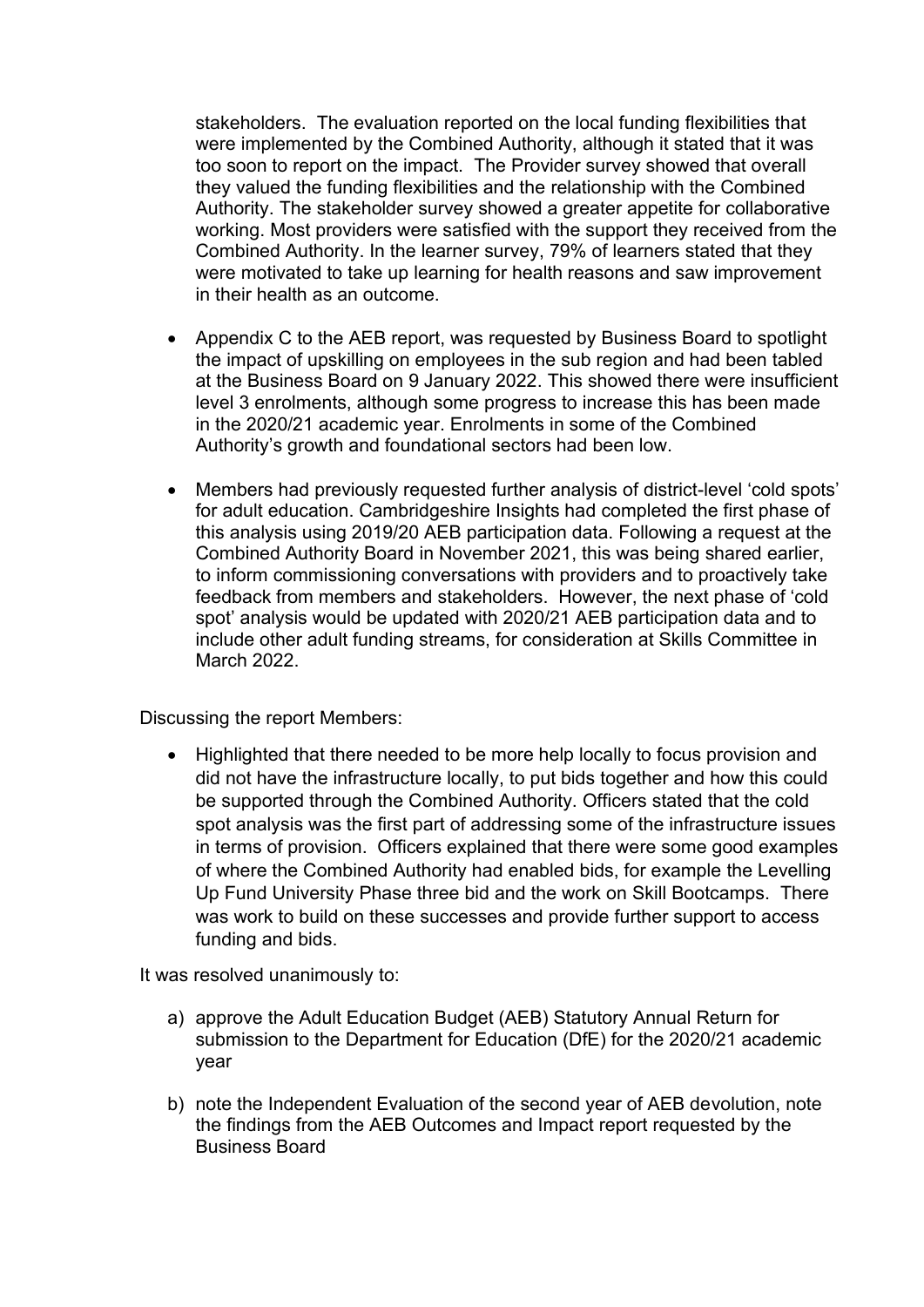c) note the early findings from the AEB cold spot analysis.

#### 48. Local Skills Report Refresh

The Committee considered a report that provided information on the refreshed Local Skills Report that would be published by the 28 January 2022.

In particular, the presenting officers highlighted:

- The Employment and Skills Board (Skills Advisory Panel) had approved the report for publication, and it was still awaiting the section on the Adult Education Budget which officers would supply before the publishing deadline.
- Skills advisory panels would probably not be funded going forward due to the roll out of Local Skills Improvement Plans (LSIPs)

It was resolved unanimously to:

a) Note the paper that provides an update on the Local Skills Report

## 49. Digital Skills Bootcamps Update

The Committee received a report that provided an update on the delivery of Digital Skills Bootcamps within the East of England area.

In particular, the presenting officers highlighted:

- There was a significant delay in the notification of the award. The original schedule by DfE was for successful bidders to be informed of the outcome in March/April 2021. The contract was awarded in June 2021.
- The first cohort of learners started in September 2021. To date there had been 193 enrolments on 4 programmes.
- Cambridge Regional College (CRC) had requested that their contract for delivery be reduced. Officers were in contract negotiations with the DfE and an Independent Training Provider to see whether 300 learners could be transferred from CRC to a new provider.
- The DfE had agreed to extend the duration for the current contract until end April 2022. Officers had also been asked to submit a proposal to extend the wave two contract for a further twelve months which had been submitted. Officers awaited the outcome in the next couple of weeks. In addition, officers had also been asked to put together a proposal for wave 3 bootcamps and this would be a lot wider than the digital bootcamps and would cover construction, several technical pathways including green. The Combined Authority would move to grant funding for bootcamps for April 2022 - March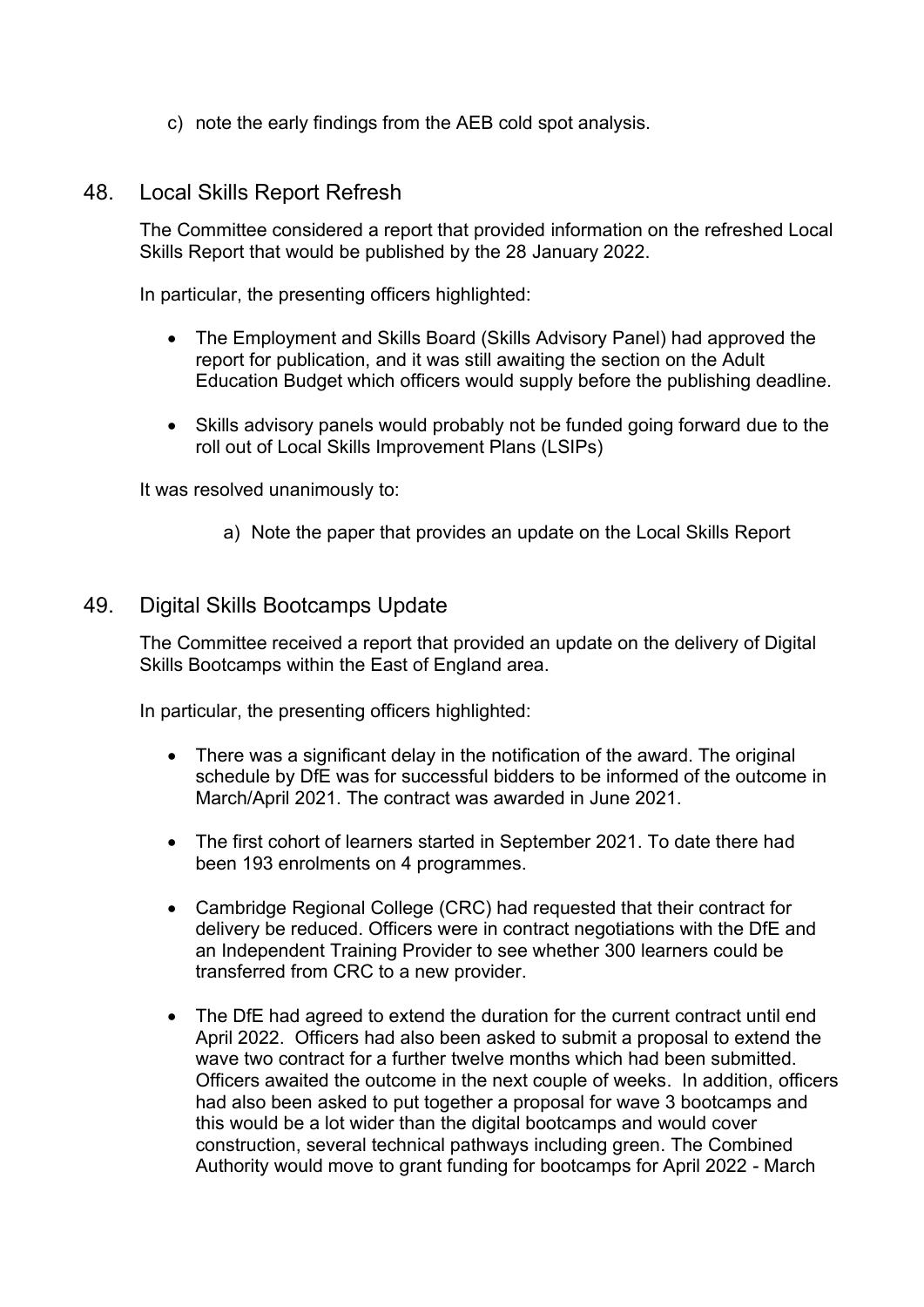2023. Officers were currently working with providers and employers to look at what the need would be in the region.

In discussing the report Members:

- Queried whether the take up had been affected because the colleges were open in the daytime and not the evening and wondered whether other areas were struggling with take up in relation to Skills Bootcamps. Officers stated that the Combined Authority had recently appointed an officer who had worked at establishing Bootcamps in Liverpool. Officers highlighted that the wave two contract was very late in being awarded, and there was no run up time to onboard learners and work with employers. Officers explained that colleges had struggled across the country. Independent Training providers had led on Bootcamps because of their delivery model, they were able to mobilise faster than colleges. Officers stated that here was mixed take up particularly in construction but that they were confident that the Combined Authority would hit 90-100% of its target for the year.
- Queried whether the unemployed were able to attend an adult education course without losing their benefits. Officers to update members following the meeting. ACTION

It was resolved unanimously to:

- a) Note the paper providing an update on the contract for Skills Bootcamps, Wave 2.
- 50. Budget & Performance Report

The Committee received a report detailing the Budget & Performance Report within the Skills Committee remit.

In particular, the presenting officers highlighted:

- Expenditure: AEB devolution £912,000 underspend was highlighted back in September. The Careers and Enterprise Company (CEC) programme started in September and majority of the spend was in relation to staffing. There was a delay in getting the programmes set up.
- Income all of the income had been received as expected.

In discussing the report:

• The Chair sought clarity on whether officers were confident that the underspend would be addressed over the next few months or would the underspend be sustained going forwards and whether the Committee needed to have discussions to address this.. The Director of Business and Skills stated that there was currently a substantial underspend in AEB and this was noted at the last Committee meeting. He explained that officers were tasked with undertaking a deep dive review with an action plan to address the